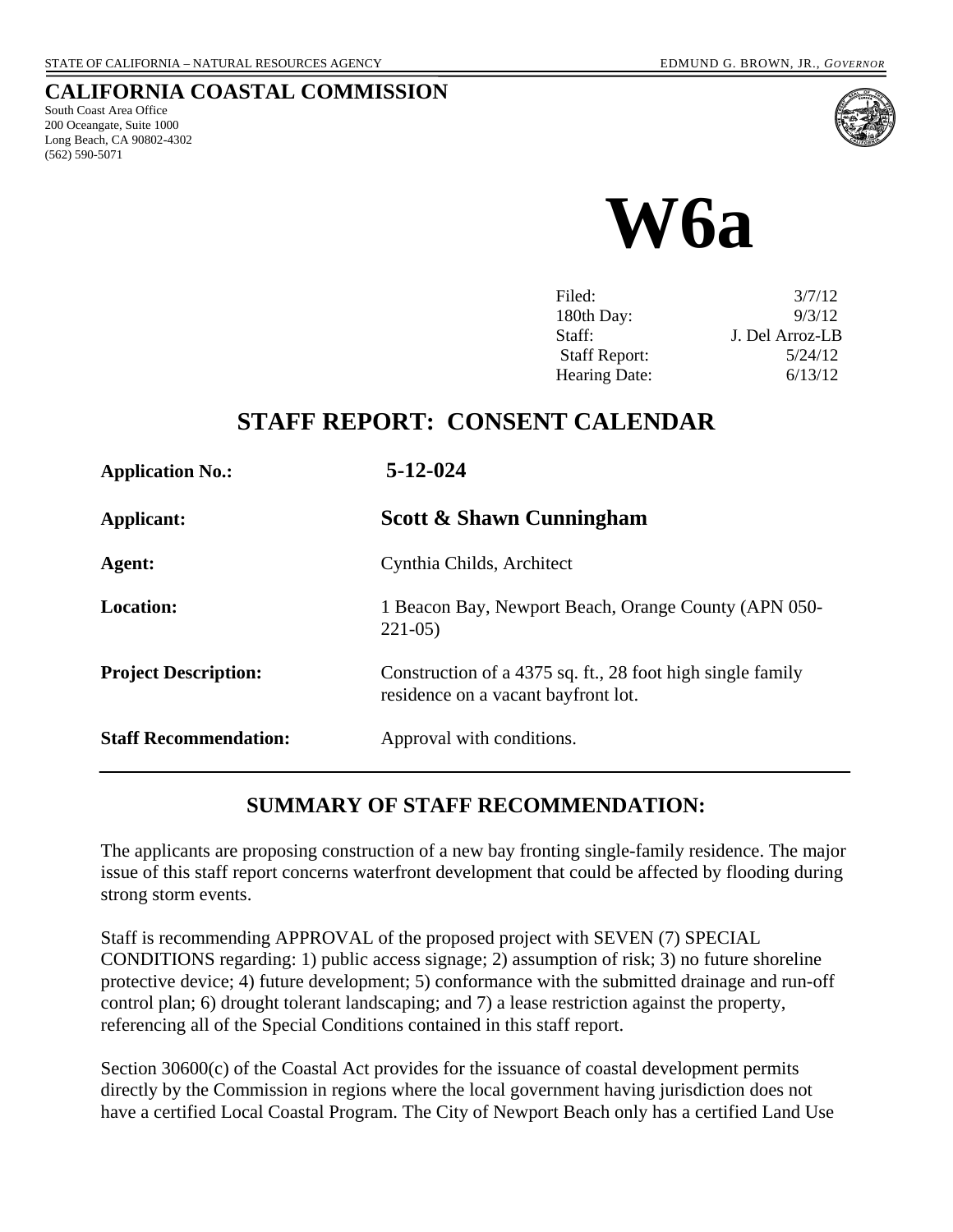Plan and has not exercised the options provided in 30600(b) or 30600.5 to issue its own permits. Therefore, the Coastal Commission is the permit issuing entity and the standard of review is Chapter 3 of the Coastal Act. The certified Land Use Plan may be used for guidance.

# **TABLE OF CONTENTS**

| A.<br><b>B.</b><br>$C$ .<br>$\Box$<br>$E$ .<br>$F_{\perp}$<br>G.<br>$H_{\rm{H}}$ |
|----------------------------------------------------------------------------------|

### **APPENDICES**

Appendix A - Substantive File Documents

### **EXHIBITS**

Exhibit 1 – Vicinity Map Exhibit  $2 -$  Site Plan Exhibit 3 – Elevations Exhibit 4 – Sample Signage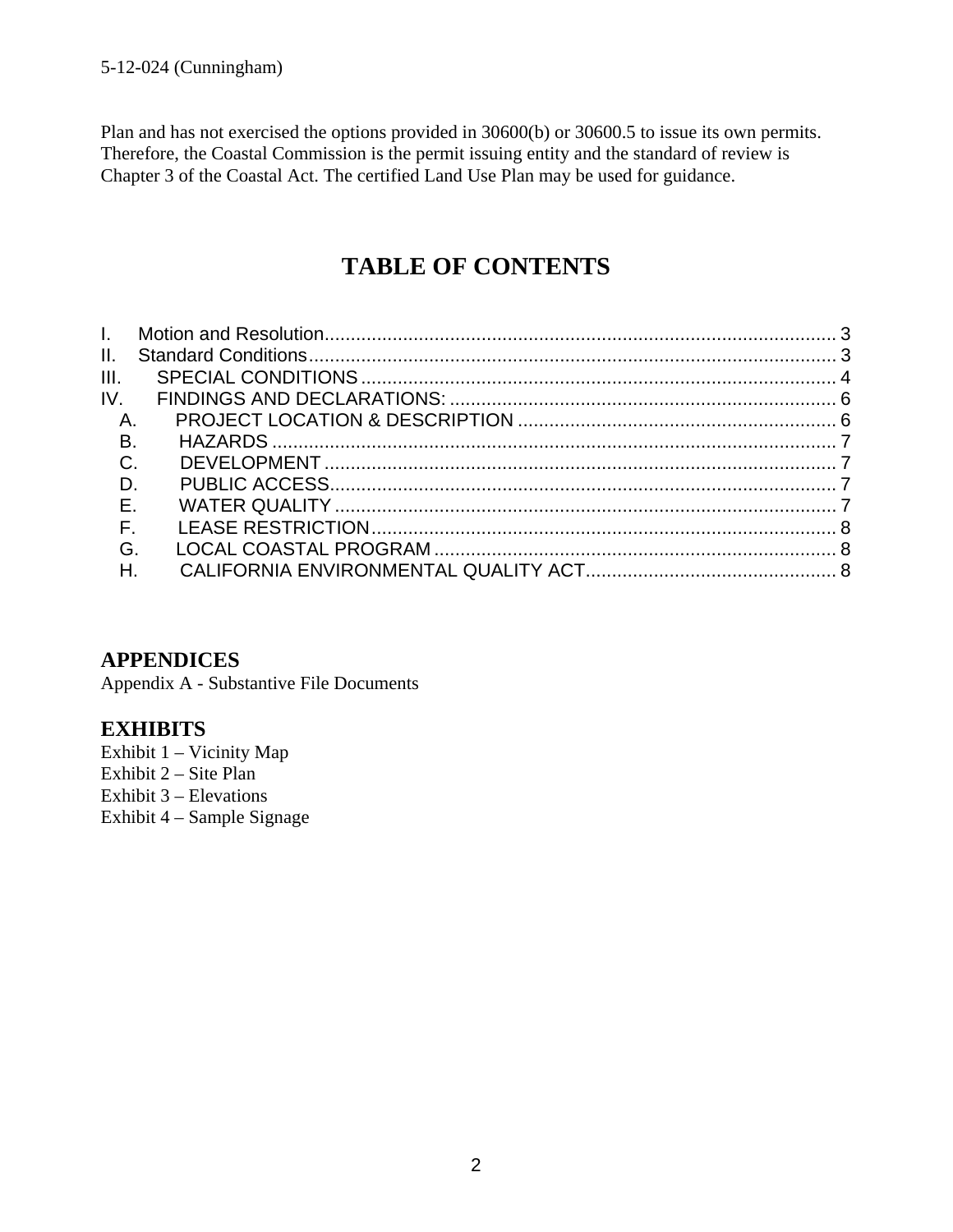#### <span id="page-2-0"></span>**I. MOTION AND RESOLUTION**

#### **Motion:**

*I move that the Commission approve the coastal development permit applications included on the consent calendar in accordance with the staff recommendations.*

Staff recommends a **YES** vote. Passage of this motion will result in approval of all of the permits included on the consent calendar. The motion passes only by affirmative vote of a majority of the Commissioners present.

#### **Resolution:**

*The Commission hereby approves a coastal development permit for the proposed development and adopts the findings set forth below on grounds that the development as conditioned will be in conformity with the policies of Chapter 3 of the Coastal Act and will not prejudice the ability of the local government having jurisdiction over the area to prepare a Local Coastal Program conforming to the provisions of Chapter 3 of the Coastal Act. Approval of the permit complies with the California Environmental Quality Act because either 1) feasible mitigation measures and/or alternatives have been incorporated to substantially lessen any significant adverse effects of the development on the environment, or 2) there are no further feasible mitigation measures or alternatives that would substantially lessen any significant adverse impacts of the development on the environment.* 

#### <span id="page-2-1"></span>**II. STANDARD CONDITIONS**

This permit is granted subject to the following standard conditions:

- 1. **Notice of Receipt and Acknowledgment.** The permit is not valid and development shall not commence until a copy of the permit, signed by the permittee or authorized agent, acknowledging receipt of the permit and acceptance of the terms and conditions, is returned to the Commission office.
- 2. **Expiration.** If development has not commenced, the permit will expire two years from the date on which the Commission voted on the application. Development shall be pursued in a diligent manner and completed in a reasonable period of time. Application for extension of the permit must be made prior to the expiration date.
- 3. **Interpretation.** Any questions of intent or interpretation of any condition will be resolved by the Executive Director or the Commission.
- 4. **Assignment.** The permit may be assigned to any qualified person, provided assignee files with the Commission an affidavit accepting all terms and conditions of the permit.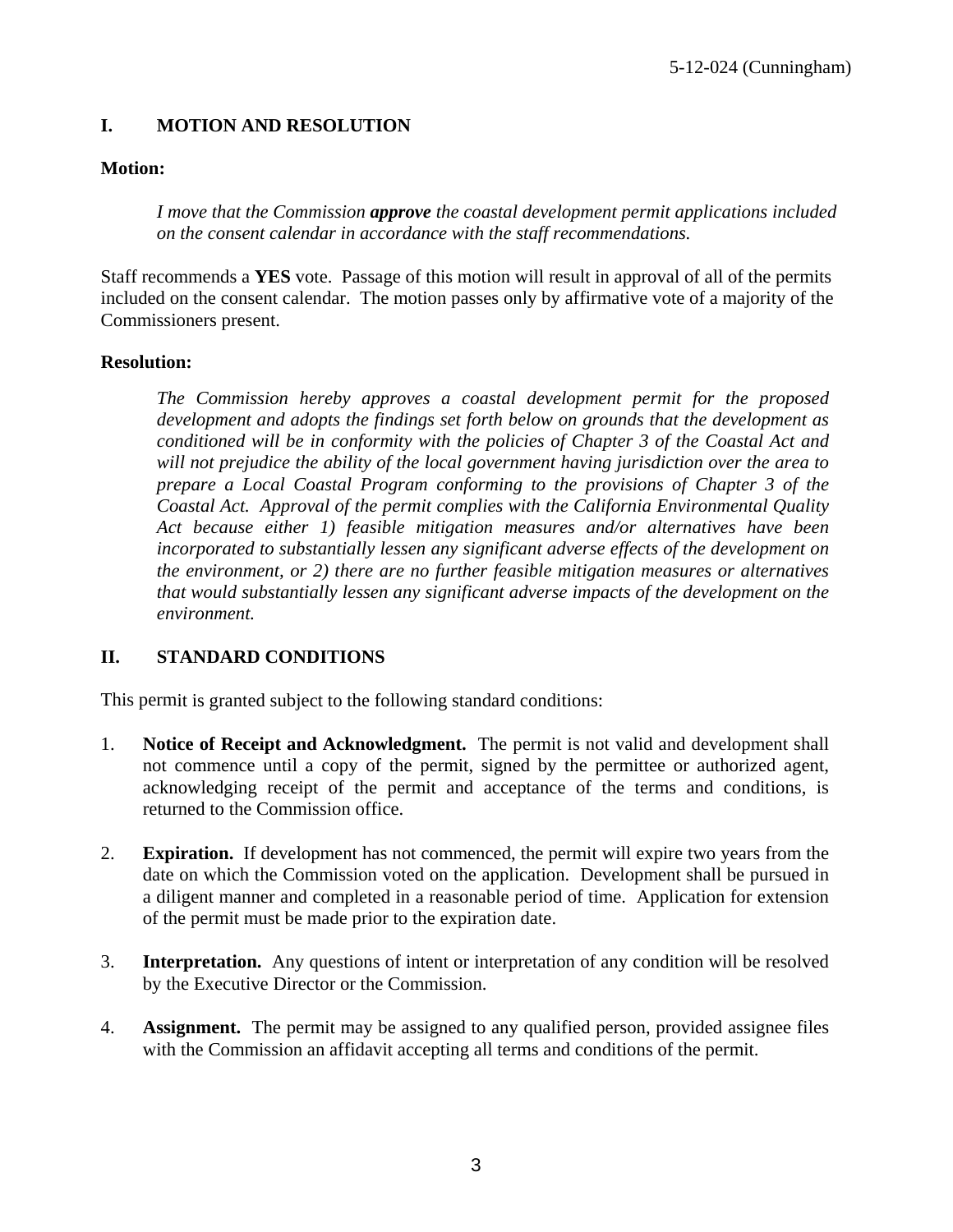5. **Terms and Conditions Run with the Land.** These terms and conditions shall be perpetual, and it is the intention of the Commission and the permittee to bind all future owners and possessors of the subject property to the terms and conditions.

#### <span id="page-3-0"></span>**III. SPECIAL CONDITIONS**

This permit is granted subject to the following special conditions:

- 1. **Public Access Signage .** As proposed by the applicant, signage indicating the availability of public access within the Beacon Bay area of Newport Beach shall be installed by the applicant. The public access signage shall be a minimum size of 8.5"x11", shall state "Public Beach Access", and shall be of similar format to Exhibit 3 of the staff report but shall be altered to indicate the appropriate direction of beach access. The public access signage shall be erected either: a) on the applicants lease area in a location visible from the intersection of Harbor Island Road and Beacon Bay Drive, or b) upon approval and agreement of the City of Newport Beach, in the City Right of Way in a location visible from the intersection of Harbor Island Road and Beacon Bay Drive.
- 2. **Assumption of Risk, Waiver of Liability and Indemnity.** By acceptance of this permit, the applicants acknowledge and agree (i) that the site may be subject to hazards from erosion, liquefaction, waves, flooding, and sea level rise; (ii) to assume the risks to the applicants and the property that is the subject of this permit of injury and damage from such hazards in connection with this permitted development; (iii) to unconditionally waive any claim of damage or liability against the Commission, its officers, agents, and employees for injury or damage from such hazards; and (iv) to indemnify and hold harmless the Commission, its officers, agents, and employees with respect to the Commission's approval of the project against any and all liability, claims, demands, damages, costs (including costs and fees incurred in defense of such claims), expenses, and amounts paid in settlement arising from any injury or damage due to such hazards.

#### 3. **No Future Shoreline Protective Device**

- A. By acceptance of this permit, the applicants and landowner agrees, on behalf of themselves and all other successors and assigns, that no shoreline protective device(s) shall ever be constructed to protect the development approved pursuant to Coastal Development Permit No. 5-12-024 including, but not limited to, the residence, garage, foundations, and patio, and any future improvements, in the event that the development is threatened with damage or destruction from waves, erosion, storm conditions, liquefaction, sea level rise, or any other coastal hazards in the future. By acceptance of this permit, the applicants and landowner hereby waives, on behalf of themselves and all successors and assigns, any rights to construct such devices that may exist under Public Resources Code Section 30235.
- B. By acceptance of this permit, the applicants and landowner further agree, on behalf of themselves and all successors and assigns, that the landowner(s) shall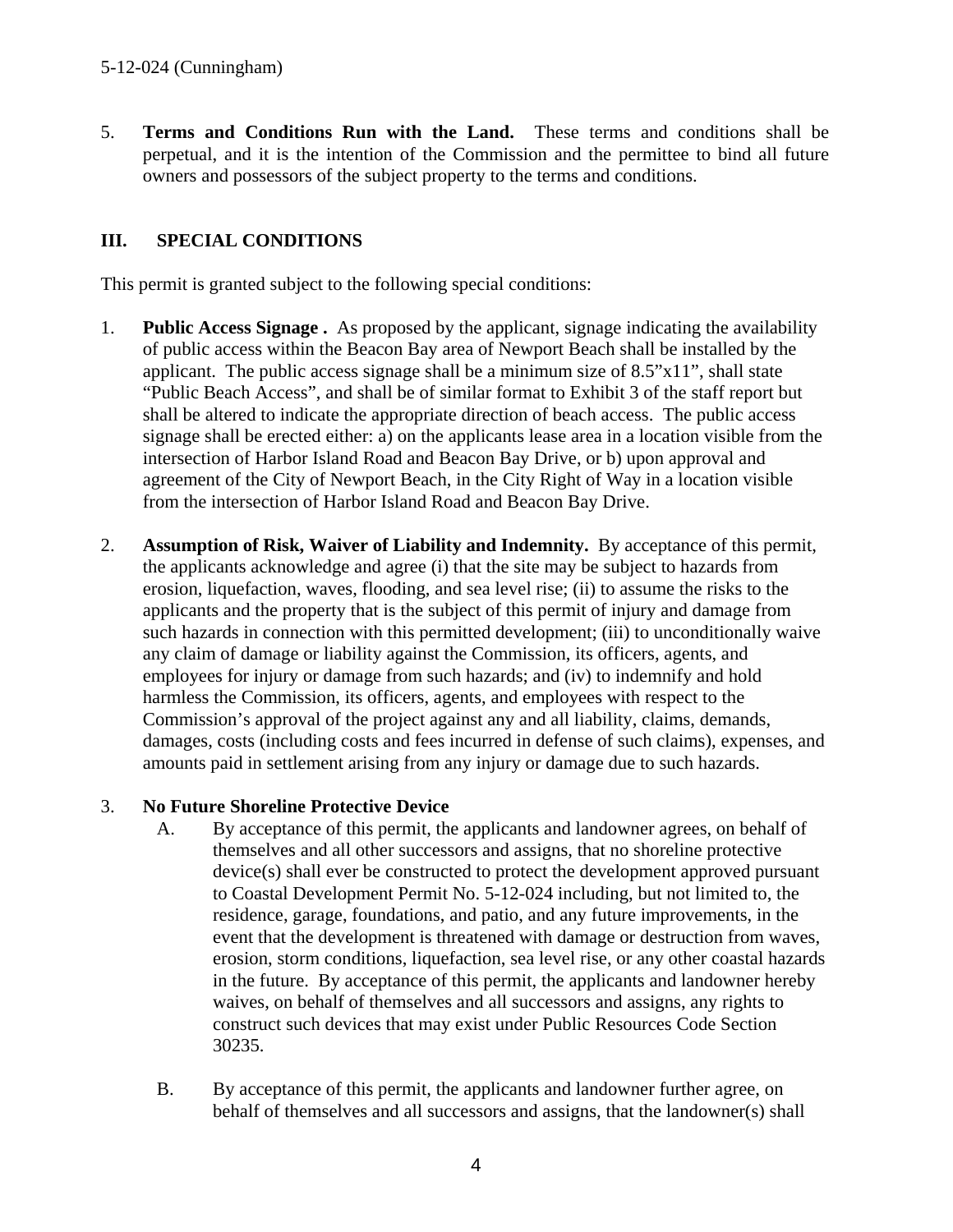remove the development authorized by this permit, including the residence, garage, foundations, and patio, if any government agency has ordered that the structure is not to be occupied due to any of the hazards identified above. In the event that portions of the development fall to the beach before they are removed, the landowner(s) shall remove all recoverable debris associated with the development from the beach and ocean and lawfully dispose of the material in an approved disposal site. Such removal shall require a coastal development permit.

- **4. Future Development.** This permit is only for the development described in Coastal Development Permit No. 5-12-024. Pursuant to Title 14 California Code of Regulations Section 13250(b) (6), the exemptions otherwise provided in Public Resources Code Section 30610(a) shall not apply to the development governed by Coastal Development Permit No. 5-12-024. Accordingly, any future improvements to the single-family house authorized by this permit, including but not limited to repair and maintenance identified as requiring a permit in Public Resources Section 30610(d) and Title 14 California Code of Regulations Sections 13252(a)-(b), shall require an amendment to Permit No. 5-12-024 from the Commission or shall require an additional coastal development permit from the Commission or from the applicable certified local government.
- 5. **Drainage Plan.** The applicants shall conform with the Drainage Plan received on March 7, 2012 showing roof drainage and runoff from all impervious areas directed to trench drains and permeable pavement wherever possible. Any proposed changes to the approved plan shall be reported to the Executive Director. No changes to the approved plan shall occur without a Commission amendment to this coastal development permit unless the Executive Director determines that no amendment is legally required.
- 6. **Landscaping Drought Tolerant, Non Invasive Plants.** Vegetated landscaped areas shall only consist of native plants or non-native drought tolerant plants, which are non-invasive. No plant species listed as problematic and/or invasive by the California Native Plant Society (http://www.CNPS.org/), the California Invasive Plant Council (formerly the California Exotic Pest Plant Council) (http://www.cal-ipc.org/), or as may be identified from time to time by the State of California shall be employed or allowed to naturalize or persist on the site. No plant species listed as a "noxious weed" by the State of California or the U.S. Federal Government shall be utilized within the property. All plants shall be low water use plants as identified by California Department of Water Resources (See: www.water.ca.gov/wateruseefficiency/docs/ wucols00.pdf).
- **7. Generic Lease Restriction.** PRIOR TO ISSUANCE OF THE COASTAL DEVELOPMENT PERMIT, the applicant shall submit to the Executive Director for review and approval documentation demonstrating that the landowner(s) and lessor have executed and recorded against the parcel(s) governed by this permit a lease restriction, in a form and content acceptable to the Executive Director: (1) indicating that, pursuant to this permit, the California Coastal Commission has authorized development on the subject property, subject to terms and conditions that restrict the use and enjoyment of that property; and (2) imposing the Special Conditions of this permit as covenants, conditions and restrictions on the use and enjoyment of the Property. The lease restriction shall include a legal description of the entire parcel or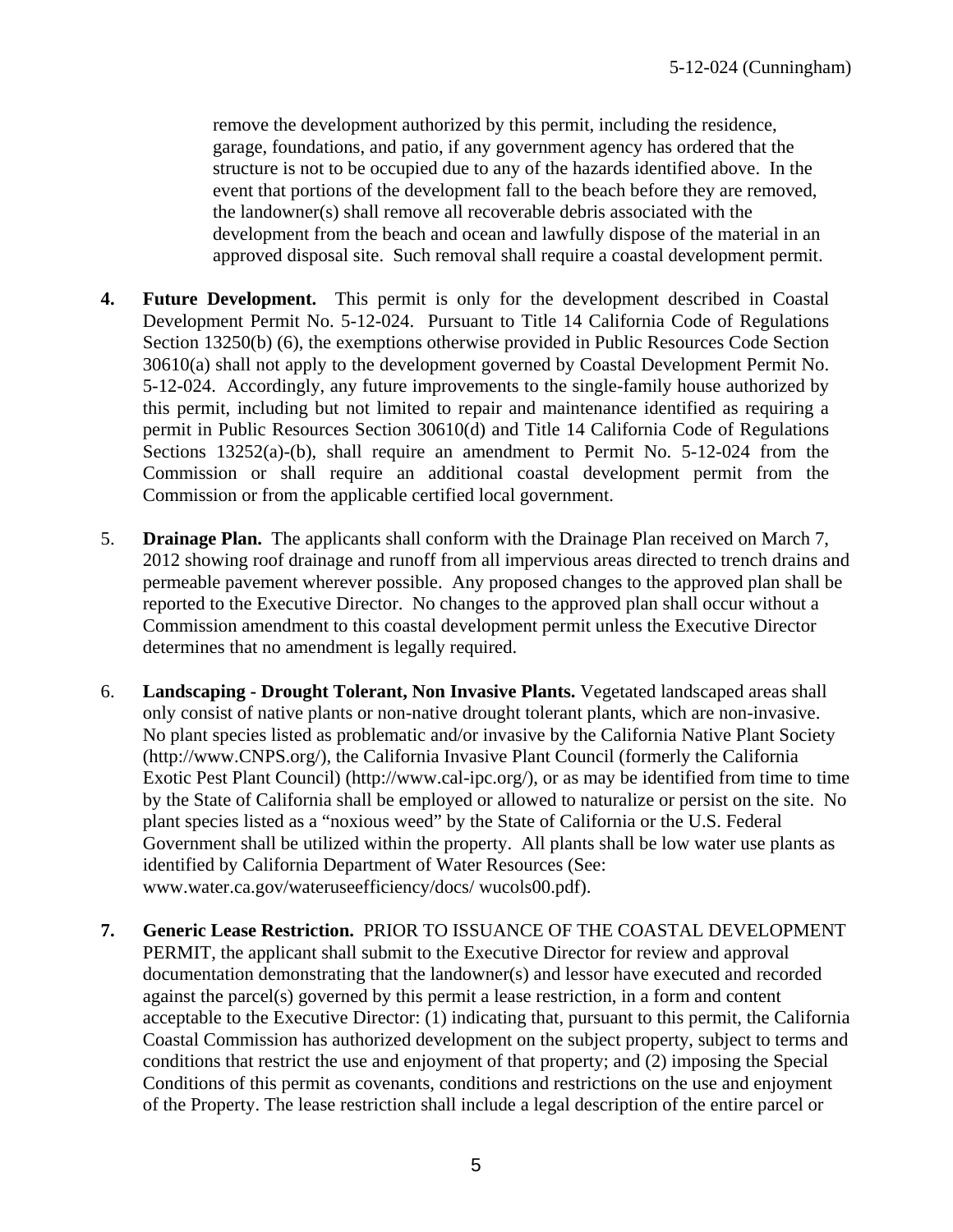parcels governed by this permit. The lease restriction shall also indicate that, in the event of an extinguishment or termination of the lease restriction for any reason, the terms and conditions of this permit shall continue to restrict the use and enjoyment of the subject property so long as either this permit or the development it authorizes, or any part, modification, or amendment thereof, remains in existence on or with respect to the subject property.

#### <span id="page-5-0"></span>**IV. FINDINGS AND DECLARATIONS:**

#### <span id="page-5-1"></span>**A. PROJECT LOCATION & DESCRIPTION**

The subject site is located at 1 Beacon Bay in the City of Newport Beach, Orange County (Exhibits #1). The lot size is 4078 square feet and is designated as Residential Two Family in the City's certified Land Use Plan (LUP). The applicant is proposing to construct a new 4,375 square foot, 28-feet above existing grade, single-family residence on a vacant bayfront lot (Exhibits #2-3). Although the site fronts on Newport Bay, no bulkhead currently exists at the site and none is expected to be necessary over the life of the proposed project.

The project site is located in Beacon Bay, which refers to an area located between Promontory Bay and the Balboa Island Channel. This area was tidelands that were filled and reclaimed in the 1920s as the result of an improvement plan, which included the development of a harbor facility that would become the Balboa Yacht Basin. Chapter 200 of the Statutes of 1931 allowed the area west of the Balboa Yacht Basin (designated as Beacon Bay) to be leased for residential purposes. A 72-unit residential subdivision was developed in the 1930s, which included 35-homes located on approximately 4 acres of State tidelands. These leases are limited to terms not to exceed 50 years and lease revenues have to be deposited into tidelands trust funds. Senate Bill 573 (Chapter 317, Statutes of 1997) revised the Beacon Bay Bill to require the residential lease revenue be deposited into specific tidelands trust funds. The current lease runs to June 27, 2043.

Public access to the bay is available across the channel from the subject site along the public walkway that is located around Balboa Island and approximately one mile south of the project site at the sandy public beach along the Balboa Peninsula. Lateral public access is available along the sandy beach seaward of the subject site (In addition, vertical public access to the beach is available at the adjacent street end and other street ends located within the community. Exhibits #1). However, the availability of such access is not easily discernible from outside of the Beacon bay Community. The applicant has proposed to install signage on or directly adjacent to the site, visible from the intersection of Beacon Bay Drive and Harbor Island Road, that will notify the public traveling on Harbor Island Road that public beach access is available within the Beacon Bay community.

The subject site is a waterfront lot. No bulkhead or other type of shoreline protection device currently exists at the site. Neighboring properties do not have bulkheads/shoreline protection either. The subject site is not located near the harbor entrance, rather it is located well within the more protected (from wave action), "upstream" parts of the harbor. A relatively narrow, but stable sandy beach lies seaward of the subject lot. "Slow" erosion would be expected to occur on site; however, the slow erosion trend is expected to be offset by the periodic dredging and nourishment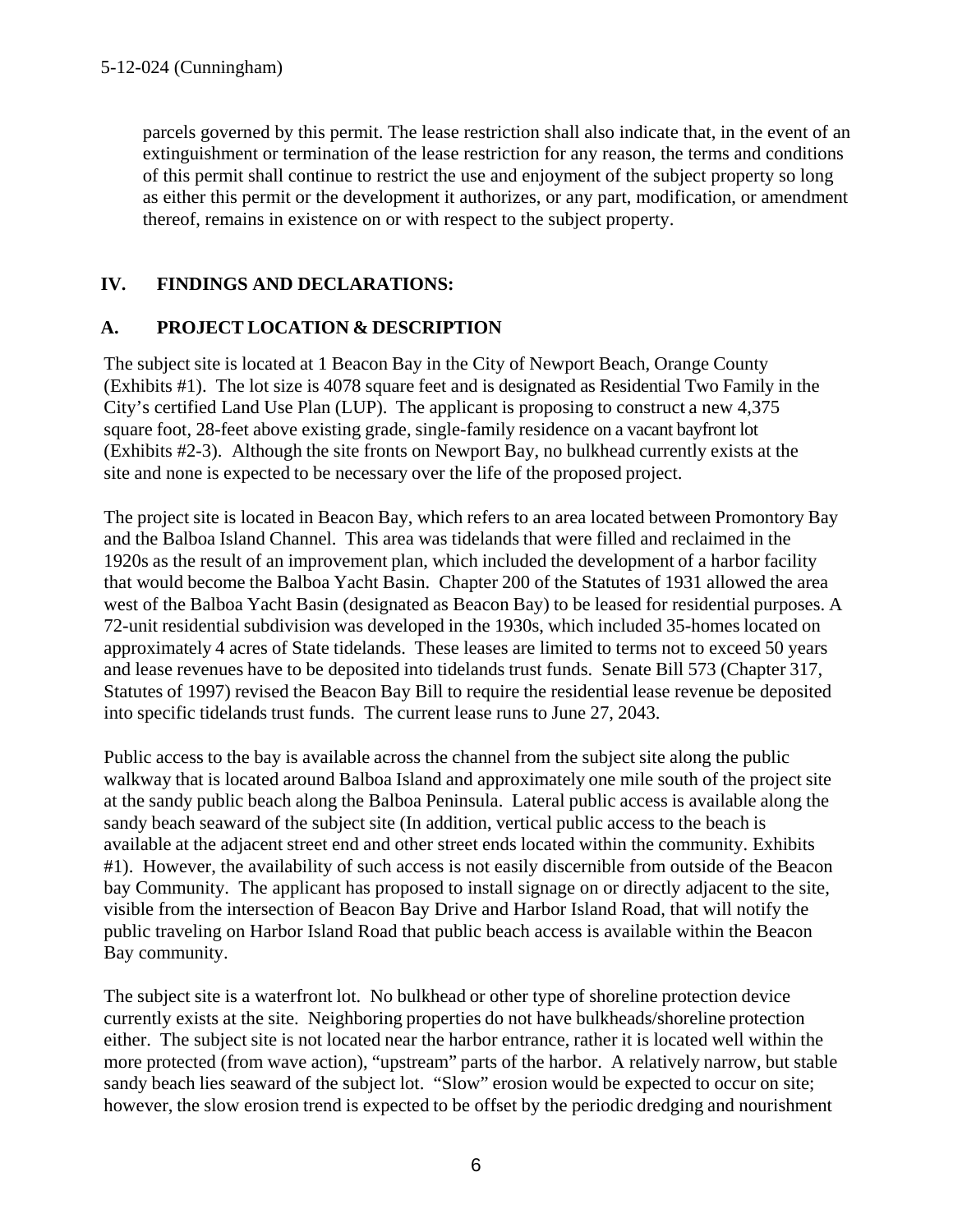activities that occur within the harbor to provide adequate depths for vessels moored to the Beacon Bay community docks located in this area. Based on these factors, no shoreline protection is proposed at the site. No protection is expected to be needed in the future.

To address water quality concerns, the applicant is proposing to direct roof runoff to percolation areas, permeable pavement, and trench drains, for on-site infiltration of runoff. The Commission imposes Special Condition 5 to ensure that the applicant complies with the submitted drainage plan to minimize the effects of the development on biological productivity and water quality.

### <span id="page-6-0"></span>**B. HAZARDS**

Development adjacent to the bay is inherently hazardous. Development which may require a protective device in the future cannot be allowed due to the adverse impacts such devices have upon, among other things, public access, visual resources and shoreline processes. To minimize the project's impact on shoreline processes, and to minimize risks to life and property, the development has been conditioned to: require a drainage and run-off control plan to direct, treat, and minimize the flow of water offsite; prohibit construction of protective devices (such as a seawall) in the future; and to require that the landowner and any successor-in-interest assume the risk of undertaking the development. As conditioned, the Commission finds that the development conforms to the requirements of Sections 30235 and 30253 of the Coastal Act regarding the siting of development in hazardous locations.

#### <span id="page-6-1"></span>**C. DEVELOPMENT**

The development is located within an existing developed area and is compatible with the character and scale of the surrounding area. However, the proposed project raises concerns that future development of the project site potentially may result in a development which is not consistent with the Chapter 3 policies of the Coastal Act. To assure that future development is consistent with the Chapter 3 policies of the Coastal Act, the Commission finds that a future improvements special condition be imposed. As conditioned the development conforms with the Chapter 3 policies of the Coastal Act.

#### <span id="page-6-2"></span>**D. PUBLIC ACCESS**

The proposed development will not affect the public's ability to gain access to, and/or to use the coast and nearby recreational facilities. Therefore, as proposed the development, as conditioned, conforms with Sections 30210 through 30214, Sections 30220 through 30224, and 30252 of the Coastal Act.

#### <span id="page-6-3"></span>**E. WATER QUALITY**

The proposed development has a potential for a discharge of polluted run-off from the project site into coastal waters. The development, as proposed and as conditioned, incorporates design features to minimize the effect of construction and post-construction activities on the marine environment. These design features include, but are not limited to, the appropriate management of equipment and